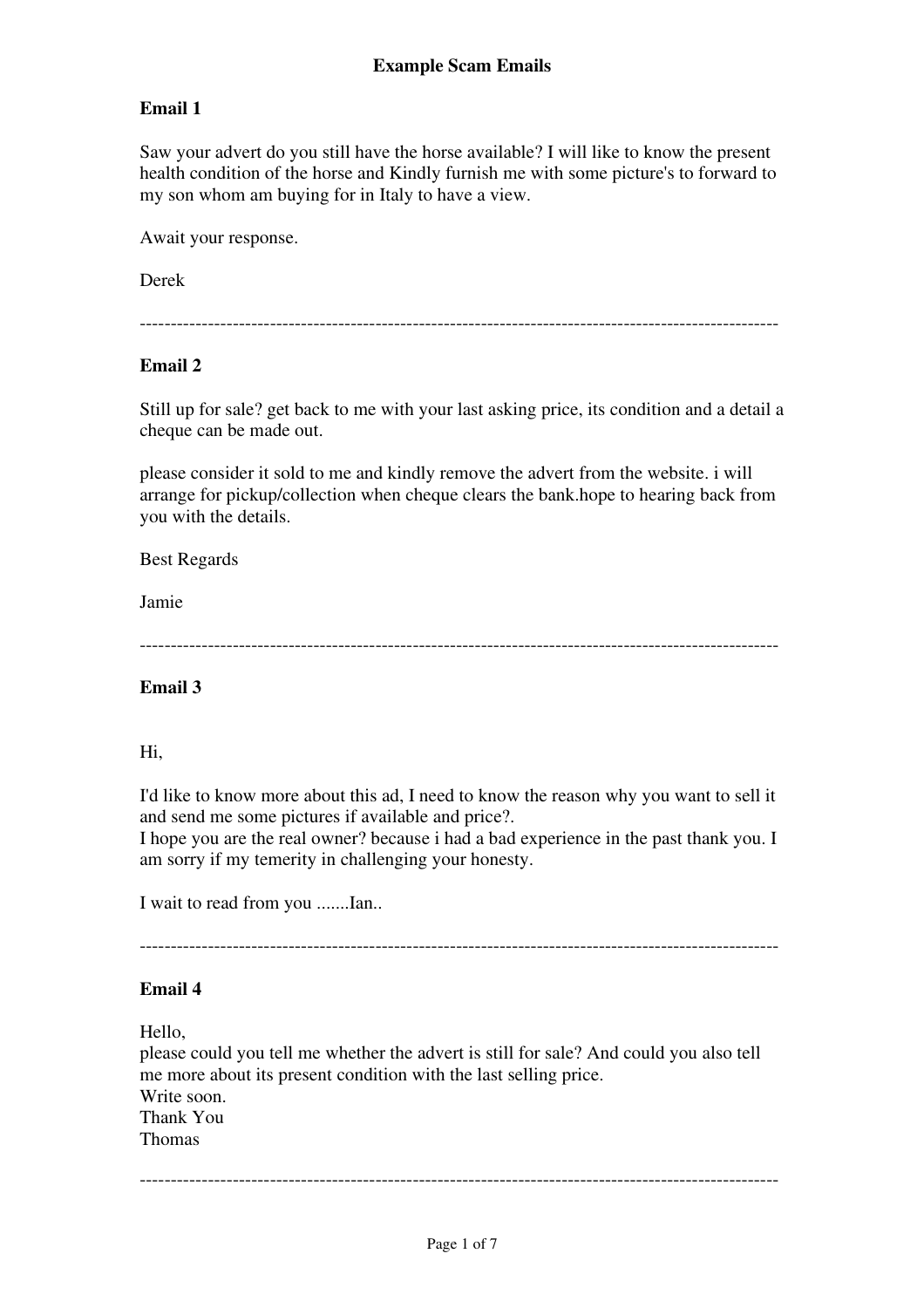#### Hello,

 This sounds like we can come to an agreement, I'm glad you still have it for sale i want you to keep the ad off market and consider sold to me. I know am asking you to trust me. I am OK with the price and will like to offer £900 for the item, do get back to me with your details needed for payment to be issued out and as well mailed to you asap via Post Office, i will handle the shipment do not worry about that OK.

Get back to me with your details as requested below:

Your Full Name.... Full Address..... Phone:Cell, Home or Office.........

\*Note:\* The payment will be inform of Cashier's Cheque

Moreover This is my first time dealing over the internet, do tell me more about its present condition. I will look forward to read from you in this regard Today.

Thank You,

Thames

-------------------------------------------------------------------------------------------------------

### **Email 6**

Still up for sale? get back to me with your last asking price, its condition and a detail a cheque can be made out. please consider it sold to me and kindly remove the advert from the website. i will arrange for pick up/collection when cheque clears the bank. hope to hearing back from you. Best Regards

Jamie

-------------------------------------------------------------------------------------------------------

### **Email 7**

Hi,

I'd like to know more about this ad, I need to know the reason why you want to sell it and send me some pictures if available and price?.

I hope you are the real owner? because i had a bad experience in the past thank you. I am sorry if my temerity in challenging your honesty.

I wait to read from you . . . Jermaine.

-------------------------------------------------------------------------------------------------------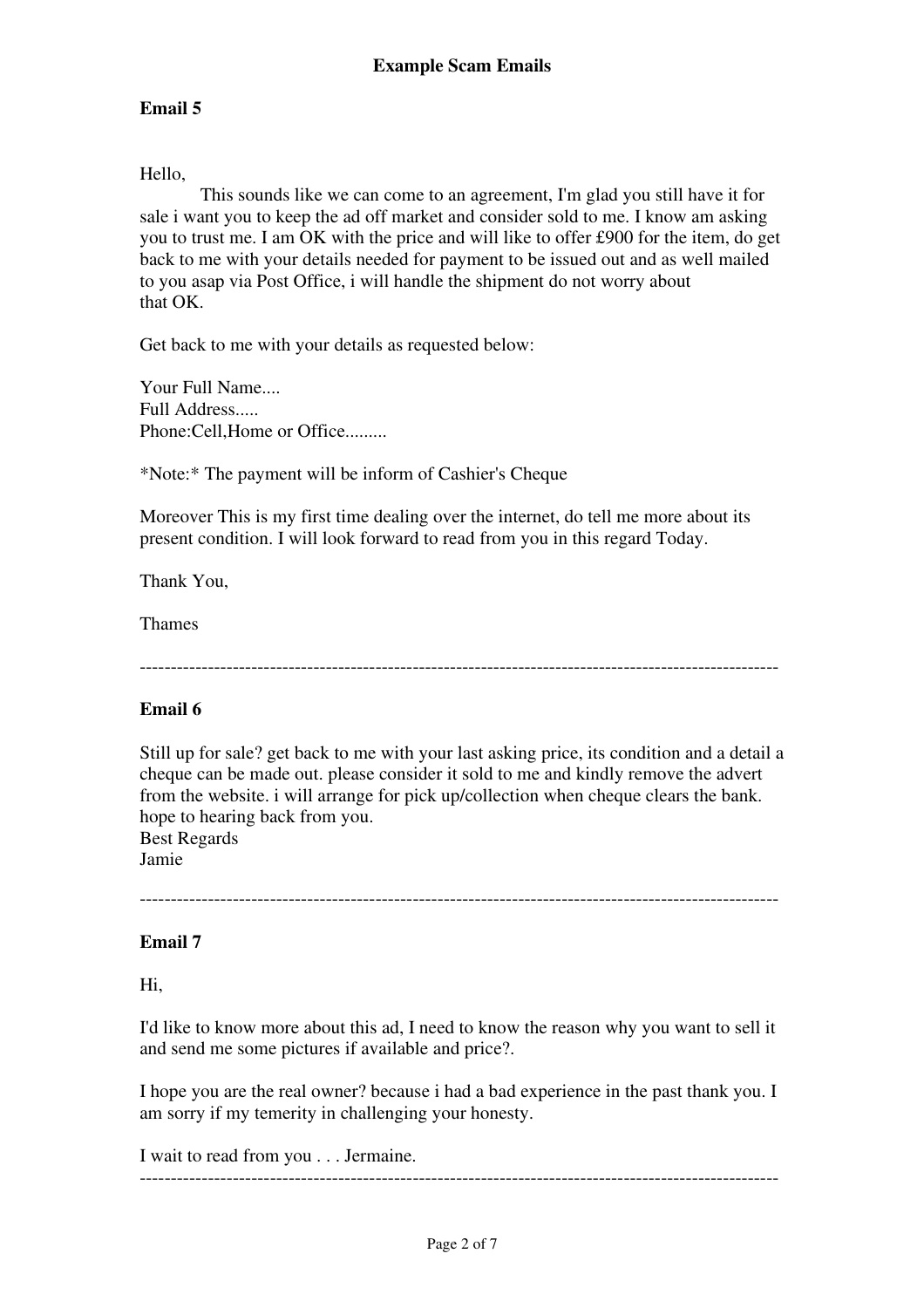#### Hi,

Thanks for the quick response about the product am buying from you, anyway the price [£2500] is OK by me but i will like you to know that payment will be made by Cheque If this mode of payment is OK by you. Kindly send your information which you will like to receive the payment from the post man, so that i can instruct my secretary to issued it immediately.

I will forwarded your information to the secretary. And she confirm to me that payment will be sent to you as soon as possible. Anyway, I will assume the product has been sold to me. Also i will appreciate it if you can get the advert off the website and don't get contacted by another buyer. Anyway, payment will be sent to your Address soon.

Note: The secretary will issue an excess money on the payment which would cover both the payment and shipment alongside with some goods i bought down from other locations. All you need to do, Once you cash the payment, you are to deduct your payment, afterward send the remaining funds to my shipping agent who will be coming down to your location for the pick up....the rest of my funds is meant for the shipment of all my consignment including yours I will send the shipping agent details when the payment delivers. I will entertain any comment or suggestion. And if not okay by you kindly get back to me so as to stop the secretary to stop the payment.

Name to be on Cheque:..... Address where Cheque will be received by you:....... Phone Number's such as Mobile,Land line....

Never mind about the pick up, it will be after you must have cleared the payment from your Bank Account.

Await your Quick Response so that i can arrange for the payment immediately.

N.B....And the cheque will have to be cleared before the pick up of the item.

Thanks and Get back.............

Hetty.

#### **Email 9**

Am interested in your advert for sale. please let me know the present condition and last price.

### **Email 10**

Good morning how was your night ........

I am okay with the Terms and Condition of sale as seen on the advert including Your Final asking Price as Stated.I have gone through the content of the advert once again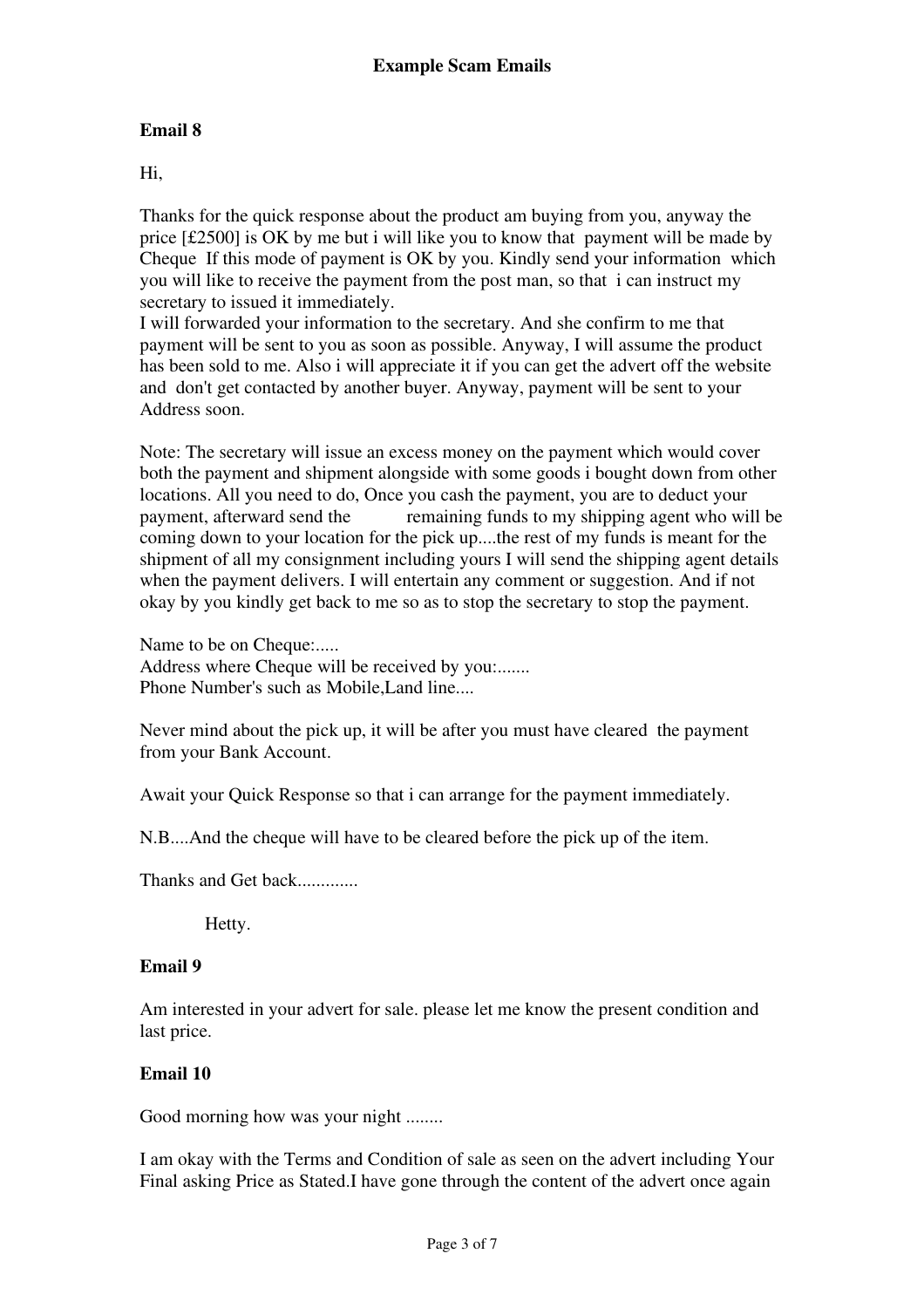### **Example Scam Emails**

am very satisfy.Payment will be made out via a Cheque which will be issue to you for the payment and pick up will be arrange after the Cheque is Fully Cleared by your Bank.I will not be able to come over to view it because i'm always busy at work but i believe that all the details of the advert are right and will want update about the Service History. You don't have to worry yourself about the shipment, My Shipper will take care of pick up as soon as you confirm the payment is Cleared by your Bank. let me know if there is any other miscellaneous payment like,the tax charges, etc that will be added to it.Transportation and maintenance cost will be added to the Total amount that will be issued on the Cheque. it will be used By My shipper who will be coming for the Pick Up at your location after your bank confirms cash available for use.My shipper is the one that will act on my behalf regards the documentation of the change of ownership so any signation will be sign by my shipper pick up and other all necessary detail information will be fill by shipper so don't worry yourself about the change of ownership documentation will be taken care by my shipper.

Get Back to me with information listed below in order to make out the Cheque and payment will be issued and send from kent via first class Mail

Name to Be Write on The Cheque Address To Send the Cheque To so you receive and get it Deposited in your bank. Your Phone Numbers.

Many Thanks.

#### **Email 11**

Greetings, I'd like to inquire about the, kindly email pics and i will like to know it's present condition.Where are you located?Why are you selling it?Are you the first owner a?State your best bottom selling price.if you could e-mail me back these answers that would be great!thanks Best regards

### **Email 12**

Hello,

 I'd really love to come but there is a snag. Unfortunately I am not around and won't be until next month but I really want to buy the item. seen the picture and it looked absolutely beautiful! I'll take it and I am okay with the price £1750 and like to proceed straight with payment by certified cashiers check.

Kindly email the following:

Your Full Name (Name on Check).... Full Address (Delivery Address)..... Phone........

Payment will be issued and mailed as soon as you email the requested details. Looking forward to your reply.

Regards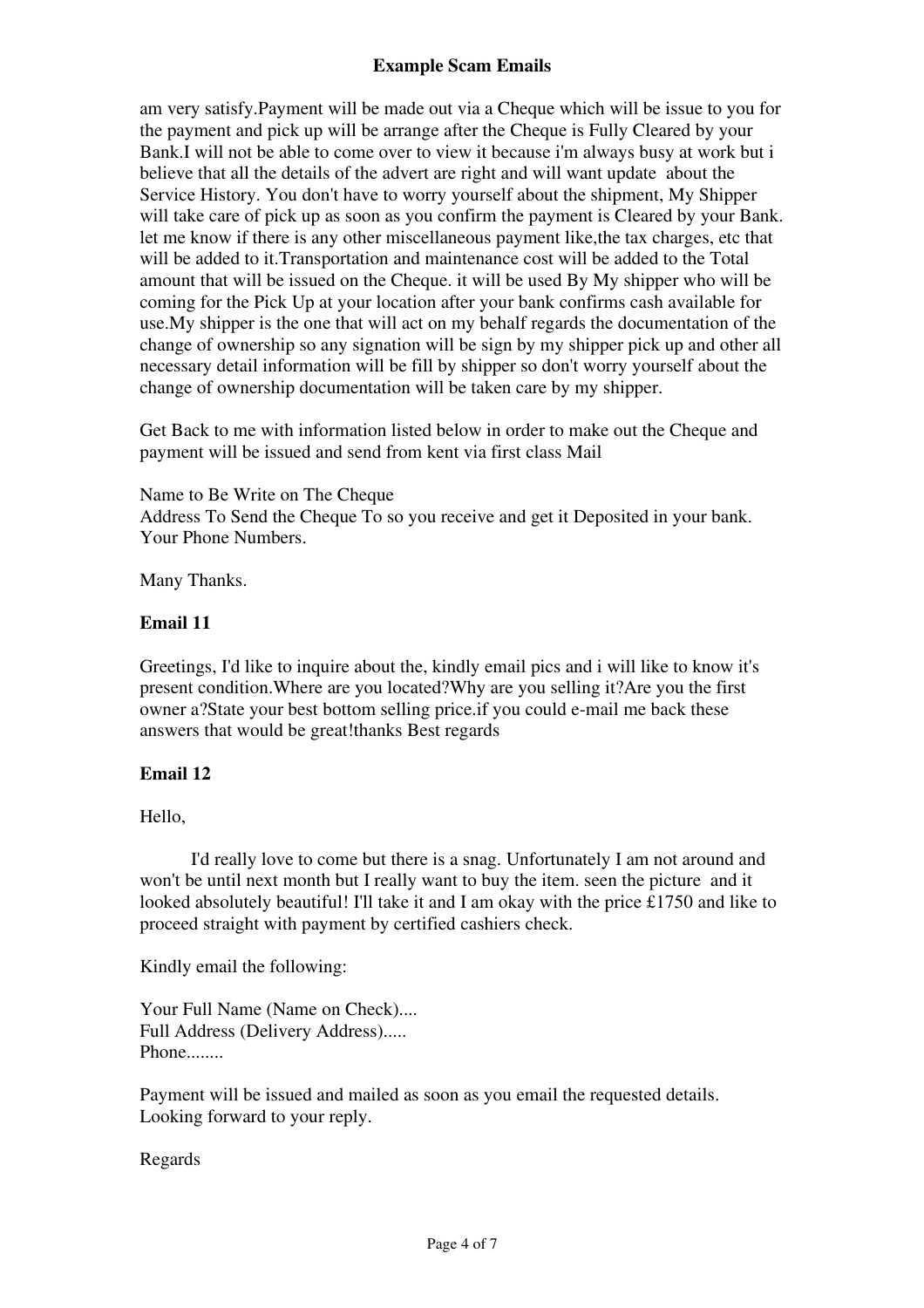Hi once again,

 Thanks for your swift message, I'm really sorry for not responding back to your message earlier, it was due to some works I've been busy with in my Office, but it's fine now.Yes I'm ready to Purchase this (Ads) from you, Please Consider it SOLD already to me, Also keep off all buyers and i don't know if it is possible for you to delete the advert from the internet so that other buyers will not contact you for the (ITEM) till the arrival of my Local Mover/ Shipper.

 I have gone through the content of the advert once again am very satisfy.Your contact information will be needed so that I can Instruct my Secretary to made the Payment out to you via a cheque or Banker Draft, which will be issue to you for the payment and pick up will be arrange after the Payment is Fully Cleared by your Bank.

 Please email me your contact information for the Payment to you be delivered such as:

 Your Full Name on the Payment# Your Full Contact Address# Your Postal Code# Your Total Selling Price# Your Cell Phone Num# Your Office Phone Num#

I will be here awaiting your quick response asap.

Thank You

### **Email 14**

Hi,

I'd like to know more about this ad, I need to know the reason why you want to sell it and send me some pictures if available and price?. I hope you are the real owner? because i had a bad experience in the past thank you. I am sorry if my temerity in challenging your honesty. I wait to read from you .......

### **Email 15**

Am interested in your advert for sale. why i contact you to know if you have it available and let me know the present condition and price? I await your further reply soon..Can i have a photo attached and send to my email my wife need to see?

..Mr John"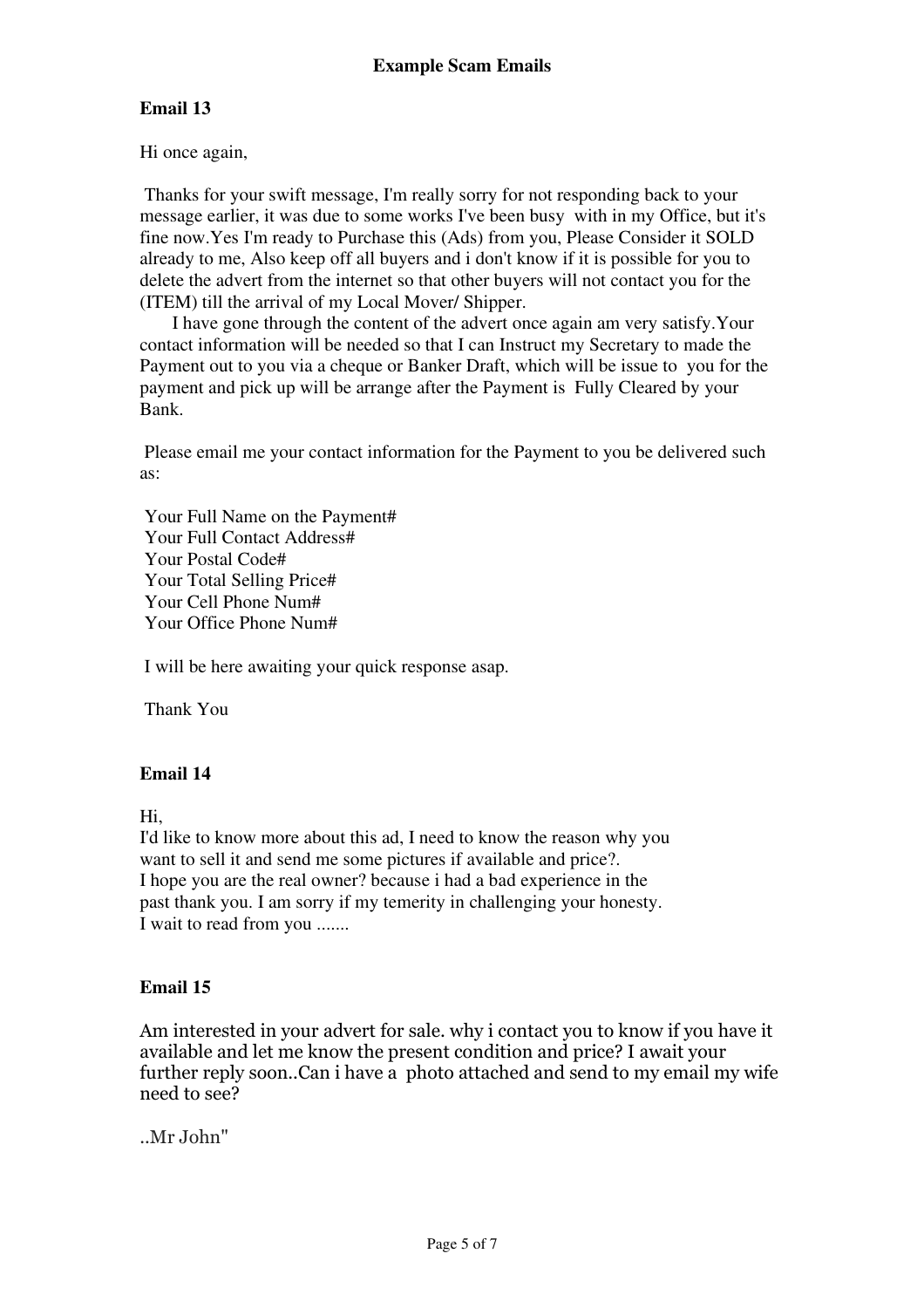### Hello xxxx,

 Thanks for your mail,The price is fairly okay by me,I will like to know if payment by Cashier cheque will be ok for the payment,if ok, You are to mail me back with the information below so that payment can be issued and send to you immediately...

Full Name on Cashier Cheque: Contact address: Mobile and Landline Phone Number:

I hope the above explanation is fully understood by you?? I am ready to make an additional £50 to consider it sold to me and have the advert remove from the website and also deduct any other incurred tax... i will like you to ensure me that you are the own because i don't want to involved in stolen properties. and i will also await the Cheque to clear first in your bank before my shipping agent commence pick up..

Thanks.

# **Email 17**

#### *Hi,*

 *Good morning to you.I hope you are having a great weekend?I want you to understand i do really love buying the horse from you and want to use as companion.Am an experience horse owner and this is how have been taking care of my last horse sold because i do really need some money then & am trying to getting another one back cus i can't do without having a lovely horse.*

*Feed..My horses have access to an adequate amount of good quality feed in the form of roughage(pastures,hay or chaff) to keep them in good body condition.*

*Water Shelter Exercise/Space Paddocks General health care*

*Kindly send me your details below*

*NAME ON THE CHEQUE HOME ADDRESS POSTAL CODE MOBILE & LANDLINES*